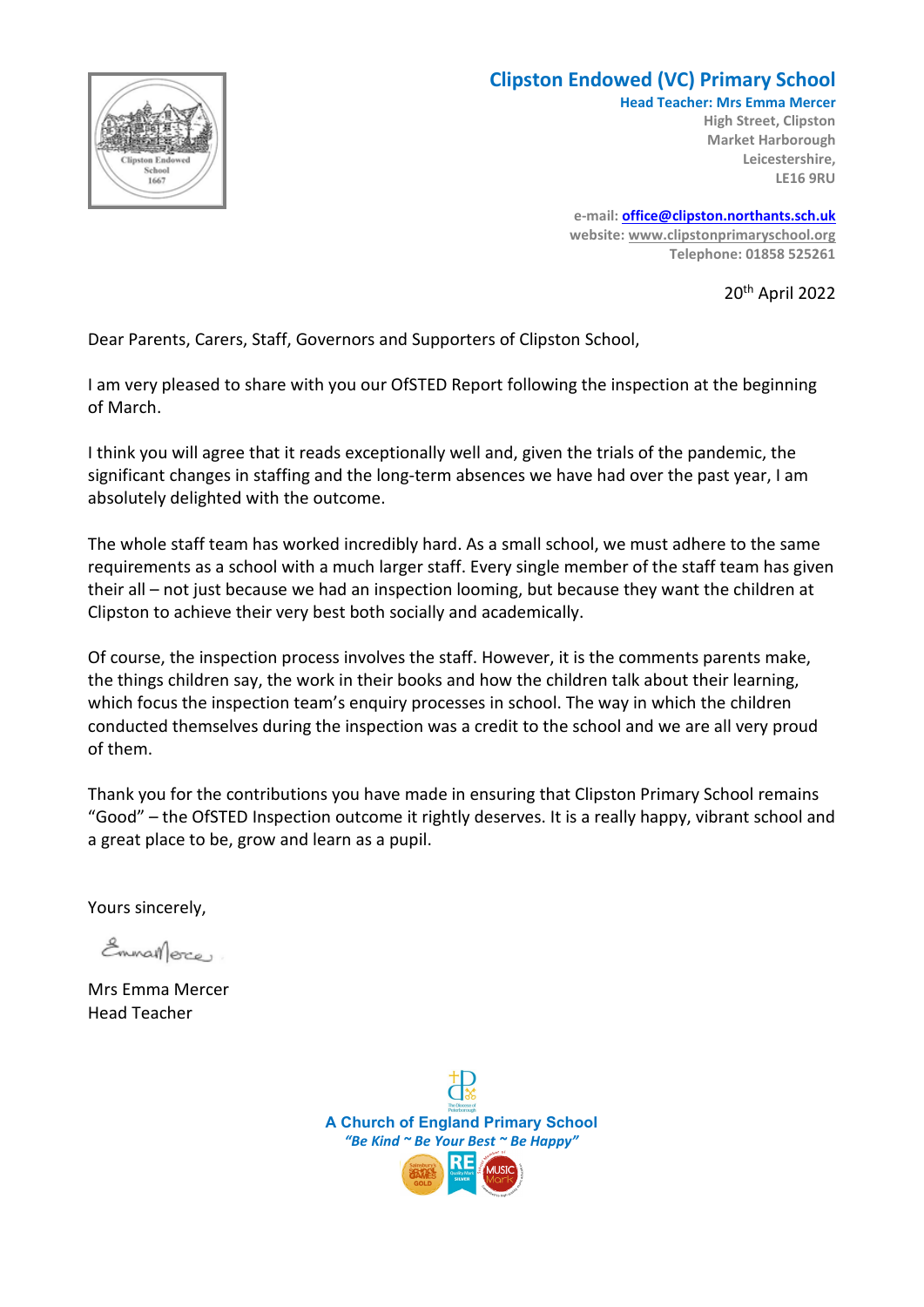

# Inspection of a good school: Clipston Endowed Voluntary Controlled Primary **School**

High Street, Clipston, Market Harborough, Leicestershire LE16 9RU

Inspection dates: 2 March 2022

# **Outcome**

Clipston Endowed Voluntary Controlled Primary School continues to be a good school.

#### **What is it like to attend this school?**

Pupils feel safe and nurtured by this close-knit, welcoming school. They exemplify the school motto: 'be kind, be your best, be happy'. Pupils recognise and explain the importance of the school's virtues, such as forgiveness and responsibility. Older pupils said that these virtues help them to learn 'all they need to know in life'.

Staff have high expectations of pupils' behaviour. Pupils recognise that everyone makes mistakes. They said that if pupils make the wrong choices, they get a prompt reminder so that lessons are not interrupted. Playtimes are fun and active. Pupils play well together. Older pupils run art and sports clubs, or take younger pupils to enjoy a good story in the cosy 'Reading Nook'. Pupils and parents are confident that staff would take any concern seriously and deal with it swiftly. They think that if bullying happened, it would be dealt with straight away.

Pupils are curious and show a keen interest in the school's engaging curriculum. Pupils learn and achieve well. They are avid readers and are eager to impart their growing knowledge. Pupils enjoy hearing from special visitors or going on exciting trips that enrich the curriculum.

#### **What does the school do well and what does it need to do better?**

Leaders make sure that reading is the top priority. They carefully select texts that will inspire pupils' love of reading. Leaders have invested in high-quality books and in creating stimulating places to read. Pupils enjoy story time and class reading sessions. They talk about the many books and authors they know well. Leaders ensure that pupils understand more ambitious vocabulary.

Pupils start learning to read as soon as they start school. There is a sequenced programme for teaching phonics. It sets out the sounds that the pupils will learn, term by term. Pupils read books that are carefully matched to the sounds that they know. Staff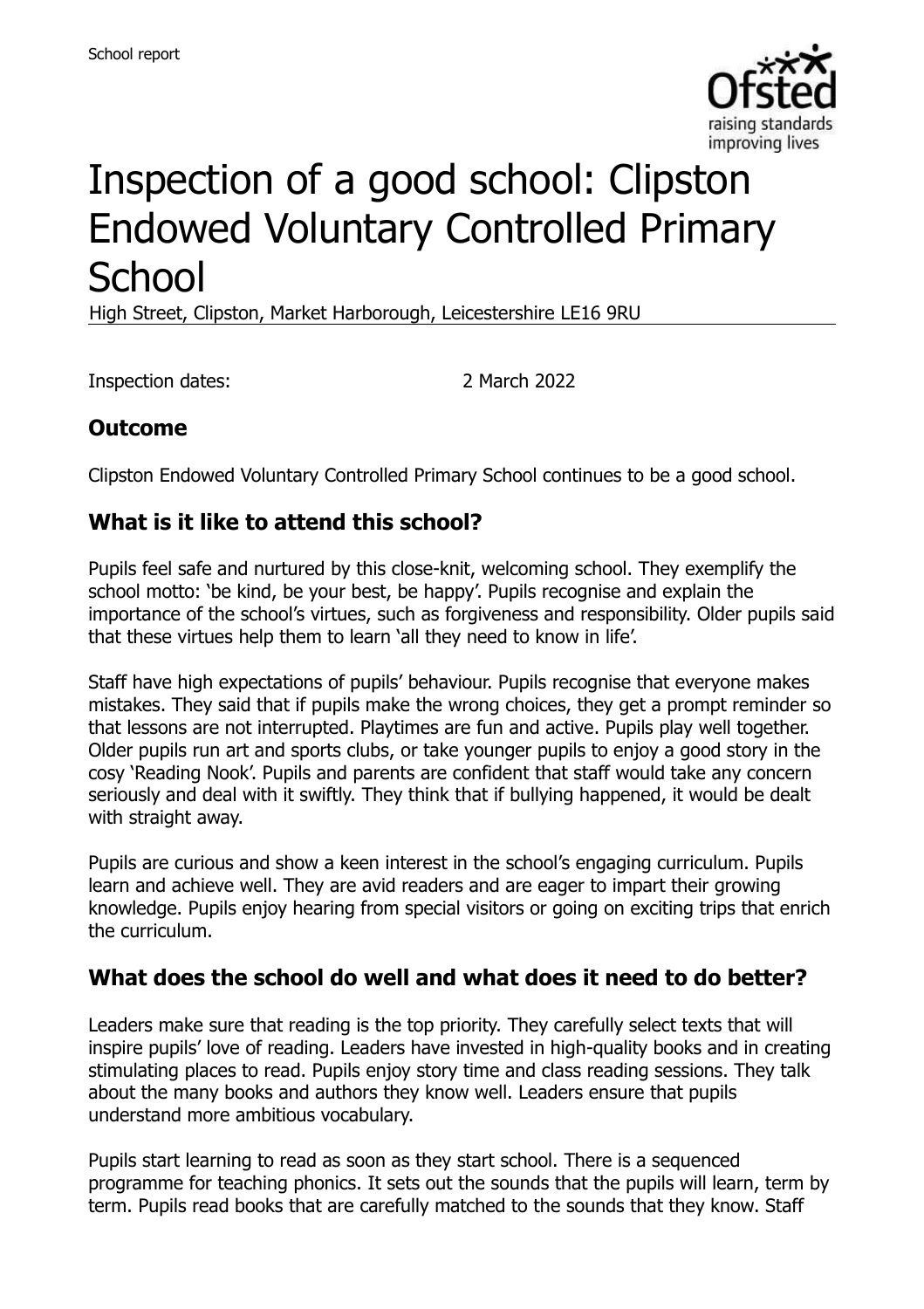

receive training to teach phonics and reading effectively. They check pupils' progress to quickly spot who needs extra support. Some pupils fell behind due to the COVID-19 pandemic. Leaders have ensured that most of these pupils have caught up.

Leaders have thought carefully about what the curriculum should cover. They want this curriculum to be broad and engaging. In most subjects, leaders have identified the important knowledge that pupils will learn, beginning from the early years. Teachers understand what pupils should know and by when. They organise pupils' learning so that they get the chance to build on what they learned before. For example, in mathematics, pupils used their knowledge of fractions and equivalence to calculate percentages. Pupils begin to connect their learning. They explain how local buildings have been used for different purposes. They compare periods of history, such as ancient Greece and the Roman empire. They understand about cause and effect. However, in some subjects, the curriculum is not organised as well as it could be. Leaders' work to refine the curriculum in every subject is not yet complete.

Teachers have undertaken training in some subjects. This has helped them plan lessons to help pupils understand new concepts. For example, they know when providing equipment will help pupils understand the value of digits in numbers. Teachers regularly check that pupils remember the important knowledge. Pupils with special educational needs and/or disabilities (SEND) get extra support. Teachers skilfully adapt lessons so that pupils with SEND can learn the same curriculum as their peers.

The curriculum helps pupils to develop into thoughtful and caring members of society. Pupils are proud to be democratically elected for roles of responsibility such as school councillors. Pupils explain in depth what they have learned from the life stories of key figures who they hear about in assemblies. They greatly admire Rosa Parks and Martin Luther King Junior and their fight for racial equality. Pupils value diversity and are deeply interested in other cultures and religions. They agree that 'no one person is more special than another'. They are acutely aware that some children are more fortunate than others. The school keeps in regular contact with a school in Karisalpatti, India. Pupils are proud to raise funds to provide its pupils with books and teddy bears.

Staff enjoy being members of the school 'family'. Leaders are considerate of subject leaders' workload and well-being. They recognise the demands of working in a small school. They provide extra time and support to enable staff to fulfil the demands of additional roles.

#### **Safeguarding**

The arrangements for safeguarding are effective.

Staff know all pupils and their families well. Leaders encourage a vigilant culture where staff can raise any worry or concern. Staff are well trained to recognise risks pupils may face. Leaders refer their concerns appropriately, and follow them up rigorously. They work well with other agencies to support families.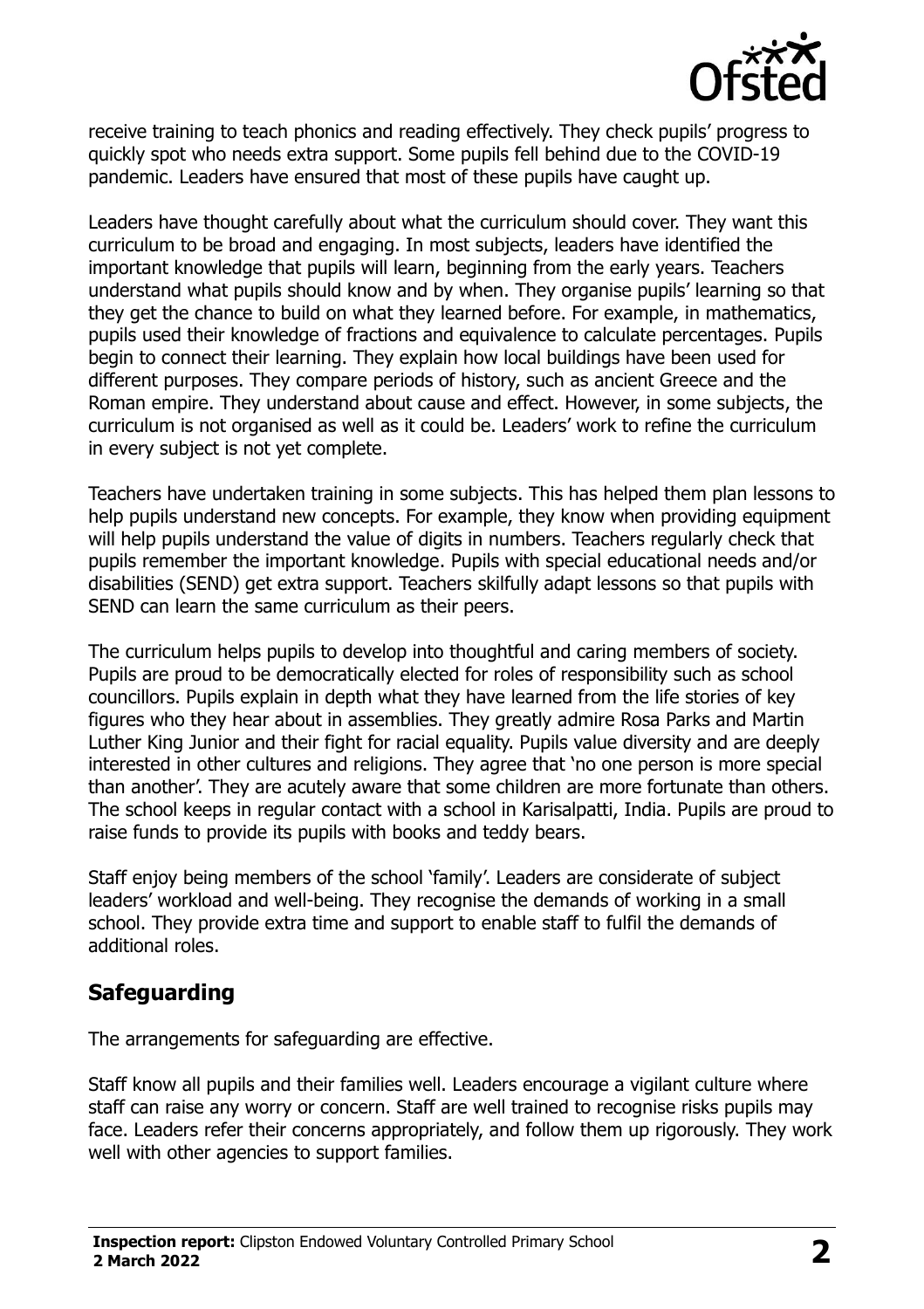

Leaders keep detailed records. Governors regularly check that the right checks and policies are in place.

Leaders ensure that pupils learn how to stay safe in many situations. Pupils learn how to use the internet safely and appropriately. Older pupils have an age-appropriate understanding of sexual harassment.

# **What does the school need to do to improve?**

# **(Information for the school and appropriate authority)**

The school's curriculum is not yet sufficiently well planned and sequenced in some subjects. However, it is clear from leaders' actions that they are in the process of bringing this about, and are making any necessary amendments in response to the COVID-19 pandemic.

■ Most subjects are well planned. However, in a few subjects, the curriculum is not yet sequenced as well as it could be. Pupils do not learn as well in these subjects as they do in others. Leaders should refine these curriculums so that knowledge is clearly identified, and pupils build on what they learned before. They should ensure that teachers have the support and training that they need in order to implement the revised curriculum in these subjects.

# **Background**

When we have judged a school to be good, we will then normally go into the school about once every four years to confirm that the school remains good. This is called a section 8 inspection of a good or outstanding school, because it is carried out under section 8 of the Education Act 2005. We do not give graded judgements on a section 8 inspection. However, if we find evidence that a school would now receive a higher or lower grade, then the next inspection will be a section 5 inspection. Usually this is within one to two years of the date of the section 8 inspection. If we have serious concerns about safeguarding, behaviour or the quality of education, we will deem the section 8 inspection as a section 5 inspection immediately.

This is the second section 8 inspection since we judged the school to be good in January 2012.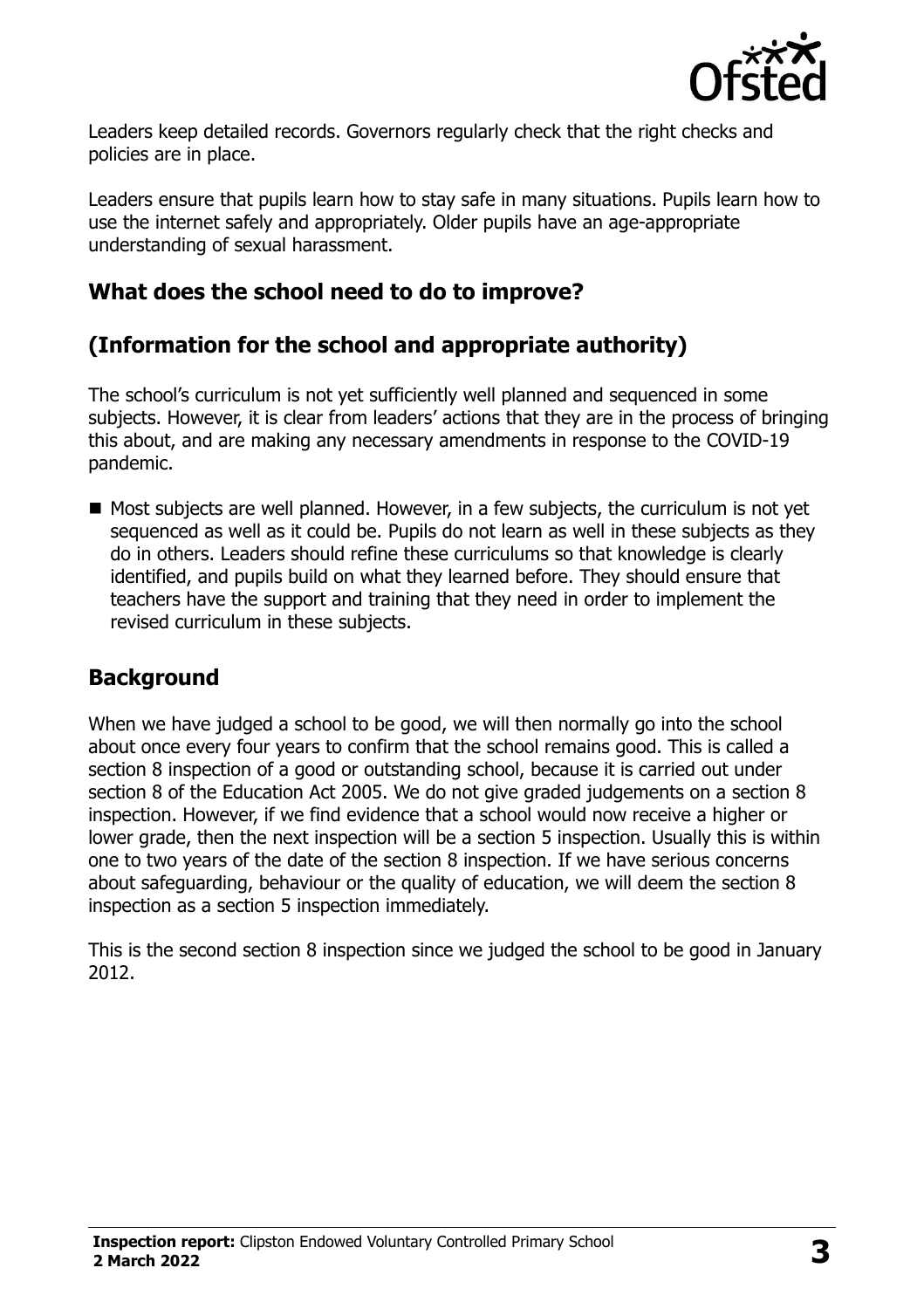

#### **How can I feed back my views?**

You can use [Ofsted Parent View](https://parentview.ofsted.gov.uk/) to give Ofsted your opinion on your child's school, or to find out what other parents and carers think. We use information from Ofsted Parent View when deciding which schools to inspect, when to inspect them and as part of their inspection.

The Department for Education has further [guidance](http://www.gov.uk/complain-about-school) on how to complain about a school.

If you are the school and you are not happy with the inspection or the report, you can [complain to Ofsted.](https://www.gov.uk/complain-ofsted-report)

#### **Further information**

You can search for [published performance information](http://www.compare-school-performance.service.gov.uk/) about the school.

In the report, '[disadvantaged pupils](http://www.gov.uk/guidance/pupil-premium-information-for-schools-and-alternative-provision-settings)' refers to those pupils who attract government pupil premium funding: pupils claiming free school meals at any point in the last six years and pupils in care or who left care through adoption or another formal route.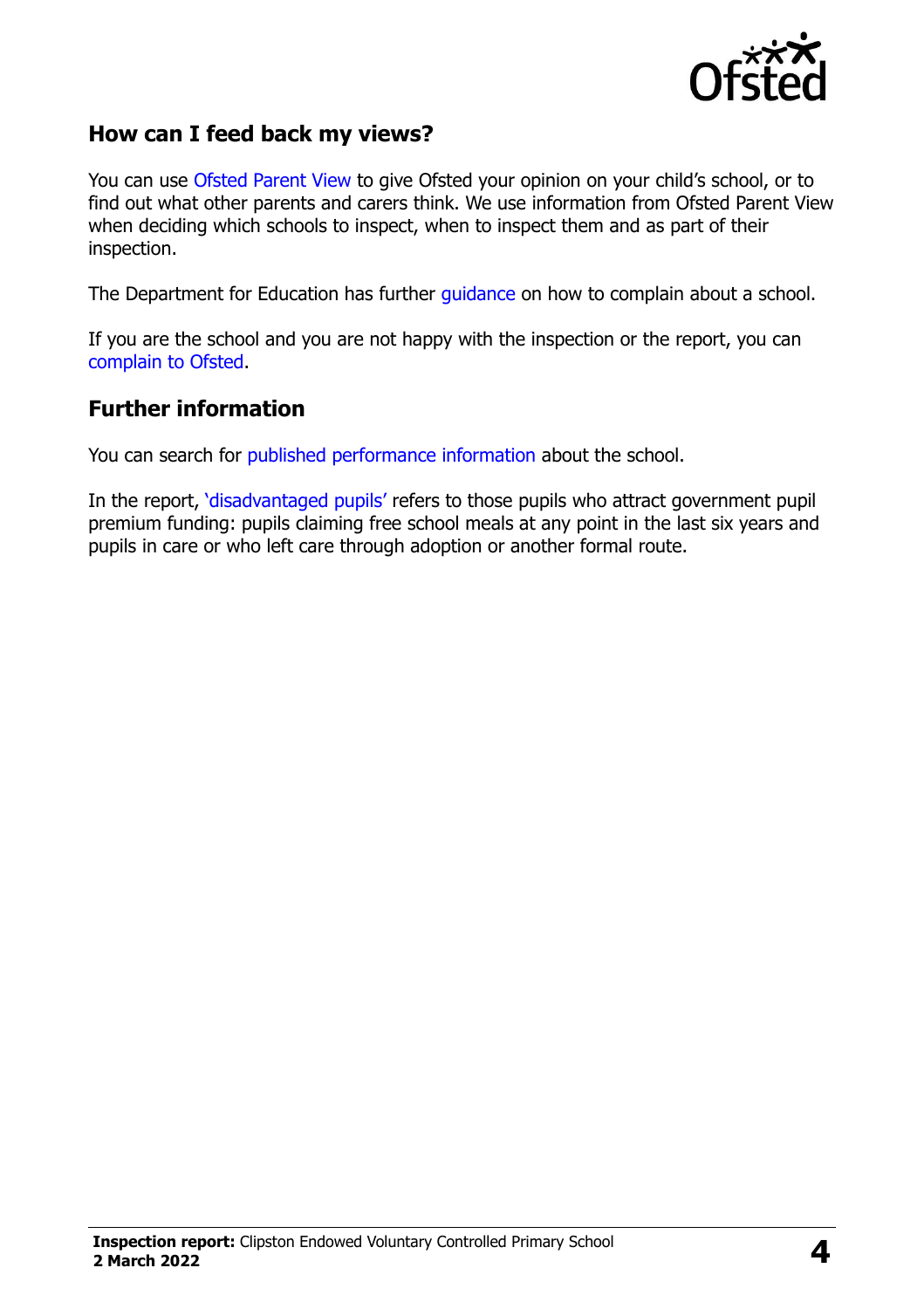

# **School details**

| Unique reference number             | 122013                                                                 |
|-------------------------------------|------------------------------------------------------------------------|
| <b>Local authority</b>              | West Northamptonshire                                                  |
| <b>Inspection number</b>            | 10211536                                                               |
| <b>Type of school</b>               | Primary                                                                |
| <b>School category</b>              | Voluntary controlled                                                   |
| Age range of pupils                 | $4$ to $11$                                                            |
| <b>Gender of pupils</b>             | Mixed                                                                  |
| Number of pupils on the school roll | 107                                                                    |
| <b>Appropriate authority</b>        | The governing body                                                     |
| <b>Chair of governing body</b>      | Helen Bellamy                                                          |
| <b>Headteacher</b>                  | Emma Mercer                                                            |
| Website                             | www.clipstonprimaryschool.org                                          |
| Date of previous inspection         | 20 September 2016, under section 8 of the<br><b>Education Act 2005</b> |

# **Information about this school**

- At the last inspection, the school was part of a small federation of two schools. The federation ended in 2018 when the other school closed.
- The school is part of the Diocese of Peterborough. The religious character of the school was inspected in February 2017.
- The school does not use any alternative provision.

# **Information about this inspection**

- This was the first routine inspection the school received since the COVID-19 pandemic began. The inspectors discussed the impact of the pandemic with leaders and have taken that into account in their evaluation of the school.
- Inspectors met with the headteacher, subject leaders and groups of staff and pupils. They spoke with two representatives of the governing body, and had telephone conversations with representatives from the diocese and the local authority.
- Inspectors took account of the responses to the Ofsted Parent View survey, including written comments. They also spoke with parents.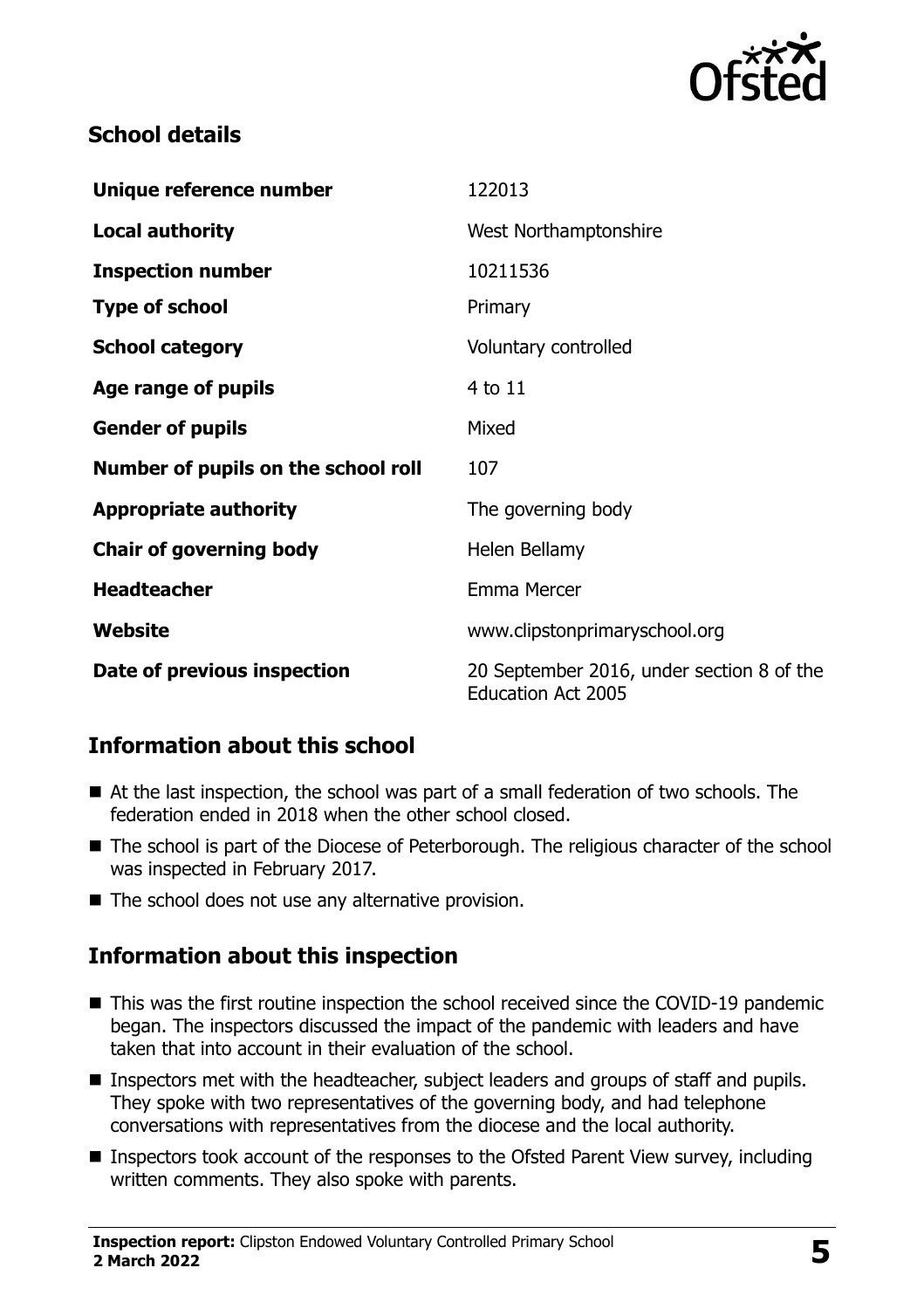

- Inspectors carried out deep dives in these subjects: reading, mathematics and history. To aid this, they spoke with leaders, pupils and staff; visited lessons; listened to pupils read; and looked at samples of pupils' work.
- The lead inspector considered a sample of the school's safeguarding records, and spoke with safeguarding leaders.

#### **Inspection team**

Claire Stylianides, lead inspector Ofsted Inspector

Clive Worrall **Clive Worrall Clive Worrall**